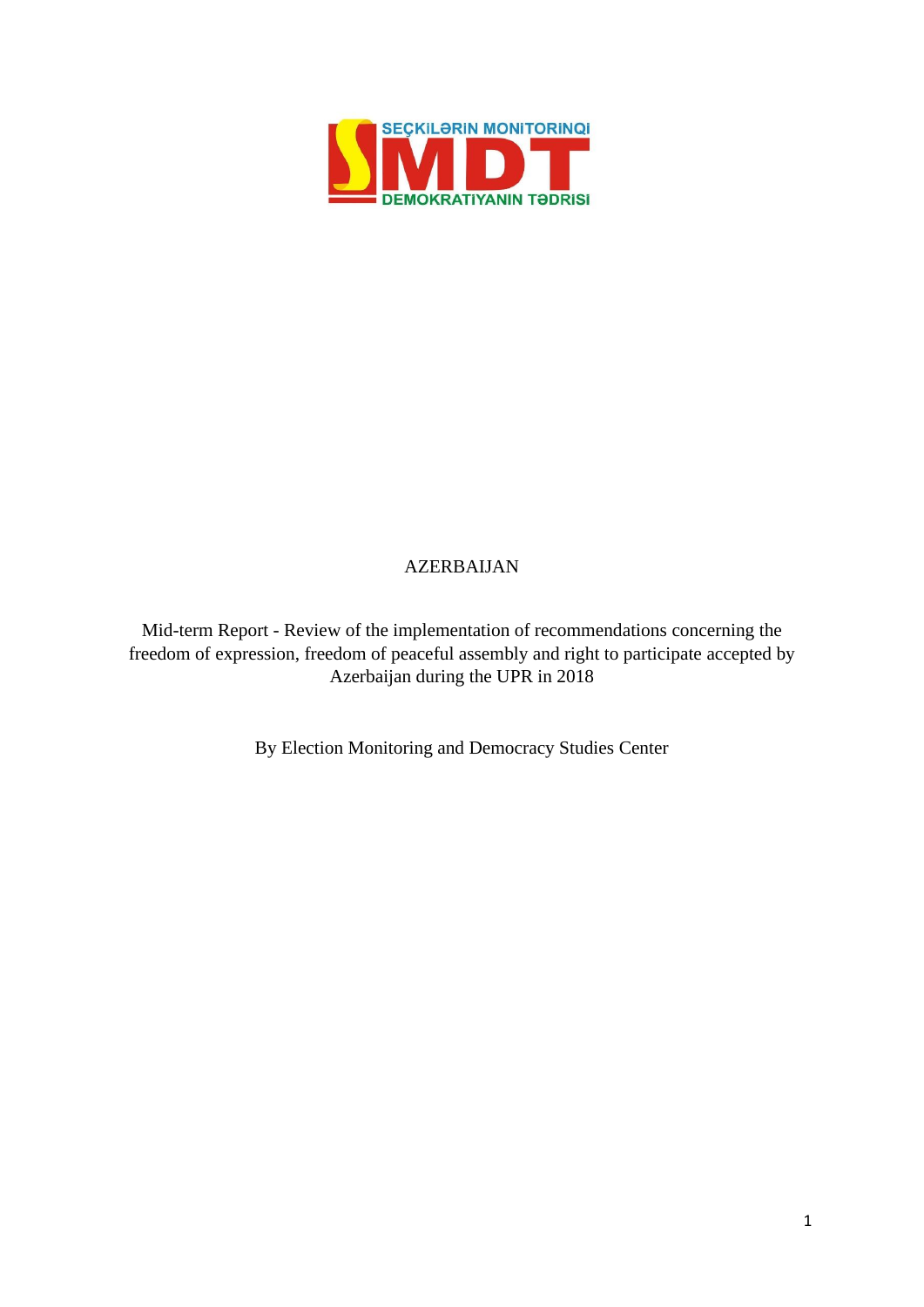## **1. Introduction**

The Election Monitoring and Democracy Studies Center (EMDS) is a non-governmental organization working to hold free and fair elections, as well as the development of civil society and democracy in Azerbaijan. EMDS was established by founders and members of Election Monitoring Center (EMC), the registration of which was annulled in 2008.

Within international election observation missions of the European Network of Election Monitoring Organizations (ENEMO), European Platform for Democratic Elections (EPDE) and OSCE Office for Democratic Institutions and Human Rights (OSCE/ODIHR), members of EMDS have observed presidential, parliamentary elections and referenda held in Albania, Belarus, Georgia, Kazakhstan, Kyrgyzstan, Russia, Spain, Turkey and Ukraine.

Besides, EMDS (previously as EMC) has implemented programs on human rights education focusing on political rights (freedom of expression, freedom of peaceful assembly and freedom of association, right to participate, electoral rights etc.) citizen participation in public policy, increasing accountability of local and central administrative bodies, as well as protection of political rights

# **2. Executive Summary**

Azerbaijan received and supported 4 recommendations during the UPR 2018 regarding the freedom of assembly and association and right to participate in the public affairs.<sup>1</sup> These set of rights are well-known cornerstones for democratic societies and well-recognized by respected international human rights documents such as Universal Declaration on Human Rights, European Convention for the Protection of Human Rights and Fundamental Freedoms and International Covenant on Civil and Political Rights among others.

This mid-term review submission by Election Monitoring and Democracy Studies Center analyses to which extent the recommendations Azerbaijan received and supported are implemented in between the UPR cycles three and four. Overall, the submission demonstrates that Azerbaijan has failed to adequately implement the recommendations it received and supported regarding the freedom of assembly and association and right to participate in the public affairs. Restrictive NGO legislation, constant disallowance and dispersal of peaceful meetings and irregularities in held elections alongside lack of will to adequately amend the Election Code in line with international standards and recommendations have been the main reasons.

## 3. **UPR Recommendations accepted and level of implementation by Azerbaijan**

a. Freedom of assembly and association

## Recommendations:

During the UPR 2018, Azerbaijan received and supported 3 recommendations regarding the freedom of peaceful assembly and association calling for adopting measures to improve the level of enjoyment of the rights also by cooperating closely with civil society:

<sup>&</sup>lt;sup>1</sup> United Nations, Human Rights Council, 'Matrix of Recommendations, Third Cycle, (2018), <https://www.ohchr.org/EN/HRBodies/UPR/Pages/AZIndex.aspx>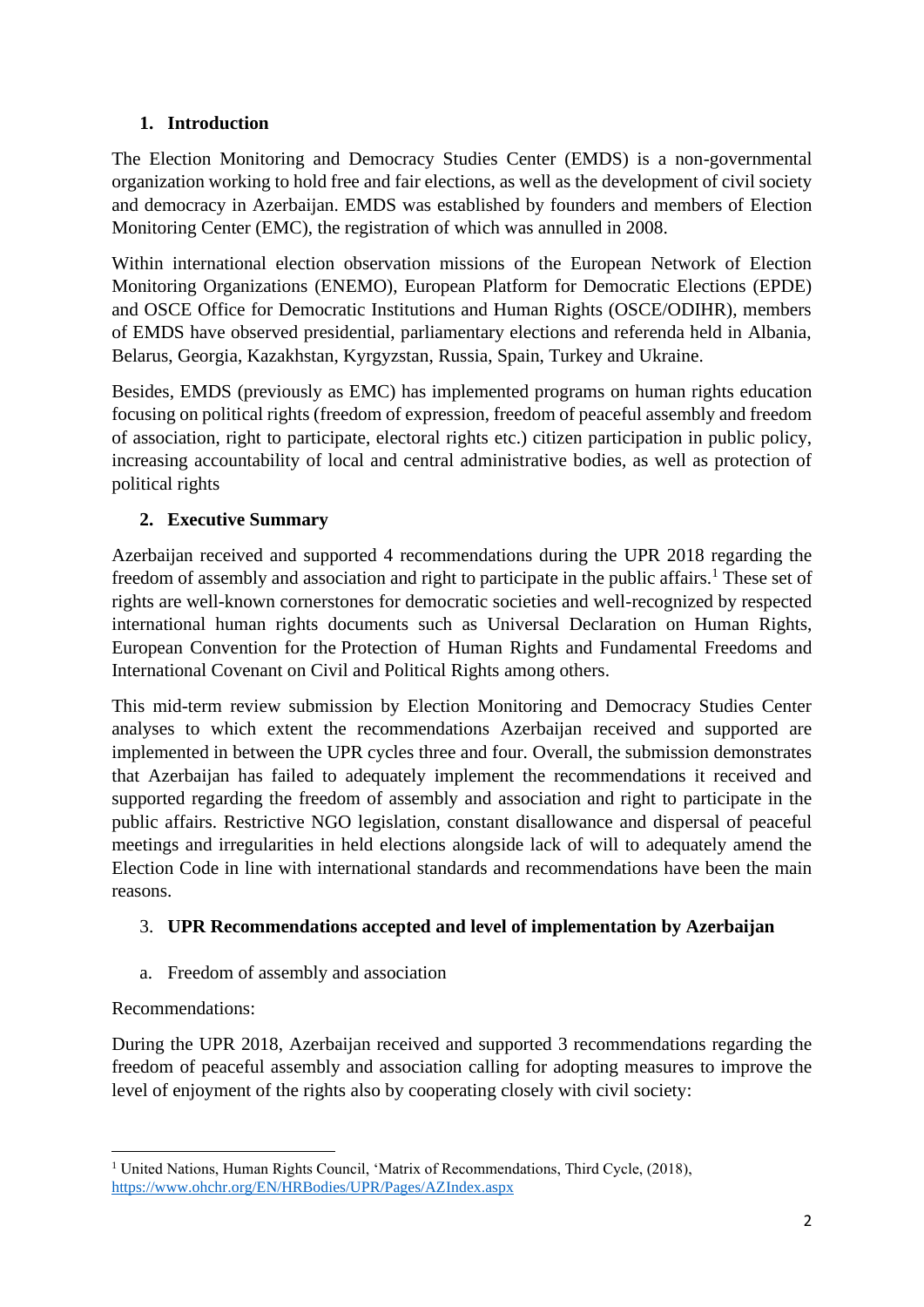- *a. 141.42 Review administrative and legislative provisions and projects, including on defamation, to fully guarantee the enjoyment of freedom of expression, assembly and association (Austria)*
- *b. 140.69 Continue to take measures to grantee freedom of association and to engage closely with civil society in upholding human rights protection (Myanmar);*
- *c. 141.71 Ensure that all governmental authorities, in cooperation and consultation with the Bar Association and with lawyers themselves, take steps to ensure that lawyers are protected from intimidation and harassment or other improper interference in their work (Slovenia);*

### Implementation level:

The freedom of peaceful assembly and association has been one of the fundamental human rights under constant threat, especially after the restrictive NGO legislation adopted in 2013- 14 in Azerbaijan. Following the subsequent restrictive amendments introduced in 2016-7, under the new legislation, the procedures of registration and receiving foreign grants for domestic NGOs have been tightened which alongside burdensome reporting requirements pushed some "NGOs to operate on the fringes of the law". <sup>2</sup> Both international and domestic right groups stress the "Widespread use of criminal law and restrictive NGO legislation as a weapon against critical voices is an ongoing hallmark of the human rights situation in Azerbaijan"<sup>3</sup>

As a result of the restrictive laws, the government holds the right, among others, to arbitrarily decide on the fate of the grants which renders the work of a number of independent NGOs complicated, if not impossible.<sup>4</sup> Space for civil society actors in Azerbaijan is considered as closed for several years in a row, including since 2018.<sup>5</sup>

The restrictive amendments also played a role in the imprisonment in the case of several human rights defenders and civil society actors in whose cases European Court of Human Rights later found the rights of the applicants were violated.<sup>6</sup> Under the general measures necessary to cure the root causes of the troubling pattern, Azerbaijan, among others, is recommended to amend NGO legislation.<sup>7</sup>

Freedom of assembly is another pertinent element to the democracy and network of human rights and recognized by both international and national legislation of Azerbaijan. However, it

<sup>3</sup> European Implementation Network, 'Joint statement regarding the non-implementation of ECtHR judgments against Azerbaijan in cases of politically motivated prosecution', (17 November 2020), paragraph 1, [https://www.einnetwork.org/blog-five/2020/11/16/joint-statement-regarding-the-non-implementation-of-ecthr](https://www.einnetwork.org/blog-five/2020/11/16/joint-statement-regarding-the-non-implementation-of-ecthr-judgments-against-azerbaijan-in-cases-of-politically-motivated-prosecution)[judgments-against-azerbaijan-in-cases-of-politically-motivated-prosecution>](https://www.einnetwork.org/blog-five/2020/11/16/joint-statement-regarding-the-non-implementation-of-ecthr-judgments-against-azerbaijan-in-cases-of-politically-motivated-prosecution) (Joint Statement)

<sup>2</sup> European Human Rights Advocacy Center, 'Council of Europe must urge Azerbaijan to improve situation for human rights defenders', (3 July2020), [https://ehrac.org.uk/news/council-of-europe-must-urge-azerbaijan-to](https://ehrac.org.uk/news/council-of-europe-must-urge-azerbaijan-to-improve-situation-for-human-rights-defenders/)[improve-situation-for-human-rights-defenders/](https://ehrac.org.uk/news/council-of-europe-must-urge-azerbaijan-to-improve-situation-for-human-rights-defenders/)

<sup>4</sup> International Center for Non-profit Law, 'Civic Freedom Monitor: Azerbaijan, (30 September 2020), <https://www.icnl.org/resources/civic-freedom-monitor/azerbaijan> (ICNL)

<sup>&</sup>lt;sup>5</sup> CIVICUS civic space monitor, '2020 findings', [https://findings2020.monitor.civicus.org/europe-central](https://findings2020.monitor.civicus.org/europe-central-asia.html)[asia.html](https://findings2020.monitor.civicus.org/europe-central-asia.html)

<sup>6</sup> Joint Statement

<sup>7</sup> Joint Statement, para.9-11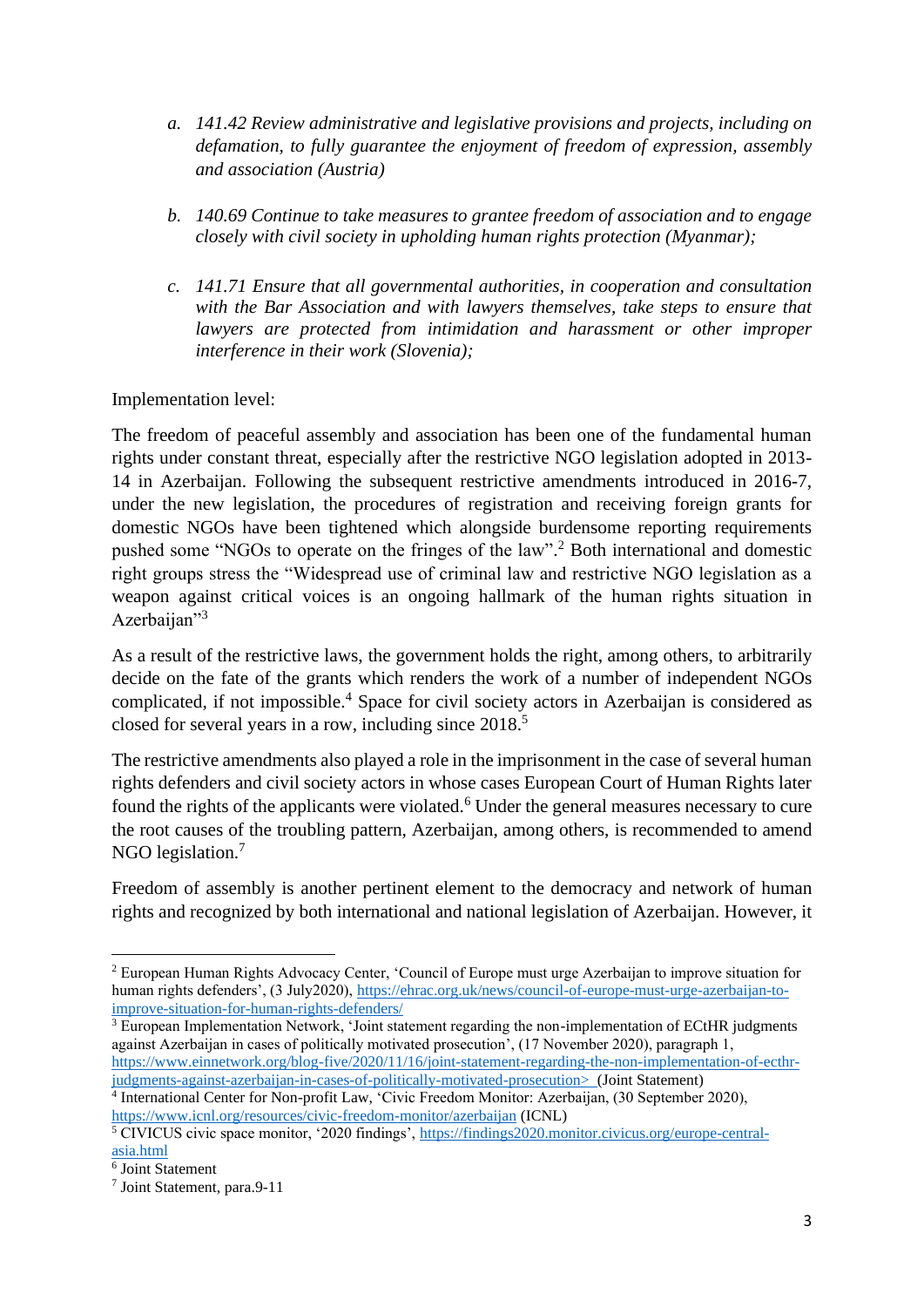has been repeatedly curtailed in Azerbaijan. While national law of Azerbaijan on freedom of peaceful assemblies ensure the enjoyment of the rights, practice proves otherwise. International principles on the freedom of assembly demands states to allow enjoyment of the freedom of assembly and provide protection where necessary.<sup>8</sup> In practice, there are ongoing issues on the ground regarding both matters.

Law requires the participants and or organizers of the meetings and others that fall under the scope of the freedom in question to inform the local executive authorities 5 days prior to the event in written form.<sup>9</sup> While the intention of this is explained as just informing the authorities, in practice, local executive authorities misinterpret the law and often holds the final say on the fate of the events according to the grounds that are not reflected in the law.<sup>10</sup> Since 2018, dozens of requests for such meetings by main opposition forces in Azerbaijan have been mostly rejected on grounds such as expediency and/or disruption on the 'public's right to rest etc'.<sup>11</sup>

Moreover, the law of the Republic of Azerbaijan on the freedom of peaceful assembly contains unnecessary opportunities for local executive authorities to disallow the events in case of important international events. <sup>12</sup> However, the language of the provision is broad and open for manipulation by authorities whereas such restrictions must be absolutely necessary and proportionate for the legal aim.<sup>13</sup>

While international principles on the law demand state to limit the enjoyment of the freedom of assembly only when necessary and with proportionate measures, these often rejections for the peaceful assemblies leads to a situation where peaceful protesters are consequently deemed as in violation of the laws. This in turn is usually followed by the disproportionately aggressive police force to interfere with the events which are in violation of both domestic law and international law. Additionally, the organizers and possible participants of demonstrations with political messages are reportedly regularly summoned to the police stations and threatened

<sup>8</sup> Office of High Commisioner for Human Rights, 'Draft General Comment No. 37 on Article 21 of the International Covenant on Civil and Political Rights – Right of peaceful assembly', (23 July 2020), [https://tbinternet.ohchr.org/\\_layouts/15/treatybodyexternal/Download.aspx?symbolno=CCPR%2fC%2fGC%2f3](https://tbinternet.ohchr.org/_layouts/15/treatybodyexternal/Download.aspx?symbolno=CCPR%2fC%2fGC%2f37&Lang=en) [7&Lang=en](https://tbinternet.ohchr.org/_layouts/15/treatybodyexternal/Download.aspx?symbolno=CCPR%2fC%2fGC%2f37&Lang=en)

 $\frac{9}{9}$  Legislation online, 'The law of the Republic of Azerbaijan on the freedom of assembly', article 5 [<https://www.legislationline.org/download/id/4285/file/AZERBAIJAN\\_FoAssembly\\_law\\_2012\\_am\\_en.pdf#:~:](https://www.legislationline.org/download/id/4285/file/AZERBAIJAN_FoAssembly_law_2012_am_en.pdf#:~:text=Participants%20shall%20enjoy%20the%20right,of%20the%20Republic%20of%20Azerbaijan.&text=Only%20the%20participants%20of%20an,can%20be%20brought%20to%20responsibility) [text=Participants%20shall%20enjoy%20the%20right,of%20the%20Republic%20of%20Azerbaijan.&text=Only](https://www.legislationline.org/download/id/4285/file/AZERBAIJAN_FoAssembly_law_2012_am_en.pdf#:~:text=Participants%20shall%20enjoy%20the%20right,of%20the%20Republic%20of%20Azerbaijan.&text=Only%20the%20participants%20of%20an,can%20be%20brought%20to%20responsibility) [%20the%20participants%20of%20an,can%20be%20brought%20to%20responsibility>](https://www.legislationline.org/download/id/4285/file/AZERBAIJAN_FoAssembly_law_2012_am_en.pdf#:~:text=Participants%20shall%20enjoy%20the%20right,of%20the%20Republic%20of%20Azerbaijan.&text=Only%20the%20participants%20of%20an,can%20be%20brought%20to%20responsibility) (Law on Freedom of Assembly)

 $10$  Ibid

<sup>&</sup>lt;sup>11</sup> EMDS, 'Fact-Sheet on the situation of human rights in Azerbaijan, 2018', (1 February 2019), pages 7-8, [https://smdtaz.org/wp-content/uploads/2019/02/EMDS-FACT-SHEET-2018.pdf;](https://smdtaz.org/wp-content/uploads/2019/02/EMDS-FACT-SHEET-2018.pdf)

EMDS, 'Fact-Sheet on the situation of human rights in Azerbaijan, 2019', (1 April 2020), pages 5-7, <https://smdtaz.org/wp-content/uploads/2020/04/06.01.2020.pdf>

Contact.az, 'NCDF Put Forward Demands on Authorities', (9 October 2019), <https://www.contact.az/ext/news/2019/10/free/politics%20news/en/84356.htm>

 $12$  Law on Freedom of Assembly, article 8.4

<sup>&</sup>lt;sup>13</sup> Office of High Commisioner for Human Rights, 'Draft General Comment No. 37 on Article 21 of the International Covenant on Civil and Political Rights – Right of peaceful assembly', (23 July 2020), section IV: Restrictions on the right of peaceful assembly,

[https://tbinternet.ohchr.org/\\_layouts/15/treatybodyexternal/Download.aspx?symbolno=CCPR%2fC%2fGC%2f3](https://tbinternet.ohchr.org/_layouts/15/treatybodyexternal/Download.aspx?symbolno=CCPR%2fC%2fGC%2f37&Lang=en) [7&Lang=en](https://tbinternet.ohchr.org/_layouts/15/treatybodyexternal/Download.aspx?symbolno=CCPR%2fC%2fGC%2f37&Lang=en)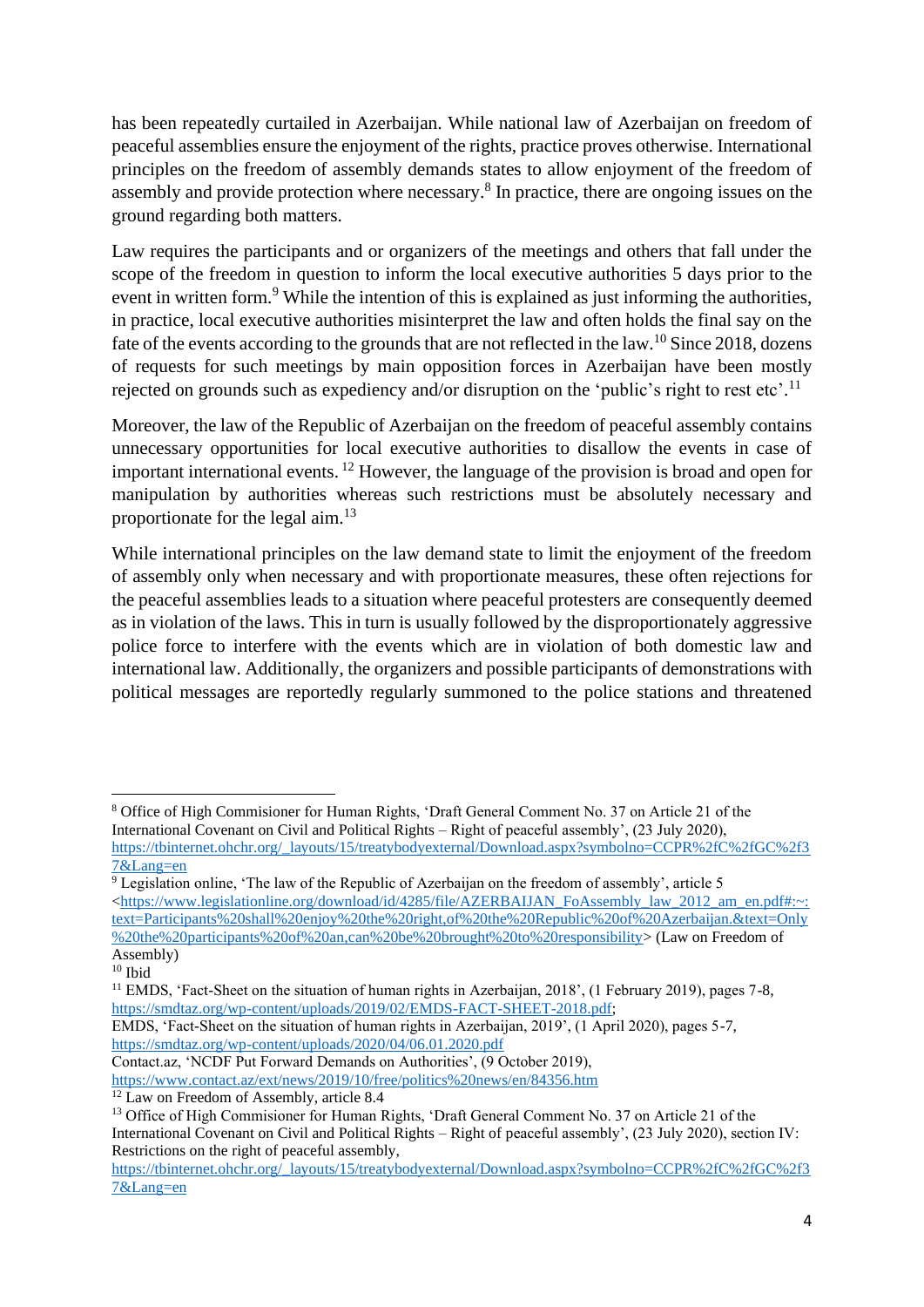and/or detained prior to or afterwards the large opposition rallies by local police stations as a mean of intimidation of peaceful protesters.<sup>14</sup>

On the number of times, peaceful protests, especially ones with political meanings have faced harsh police interference where police officers beat, insult or even reported to torture the detainees afterwards. On 19 October 2020, the National Council of Democratic Forces (NCDF) as one of the main opposition forces organized a protest in central Baku next to 28 May subway station. Subway station, buses passing nearby and all means of transportation stopped operating in the area, the internet connection throughout the central Baku was shut down, all roads leading to the central square for the protest was blocked by police officers.<sup>15</sup> Moreover, the protest was violently disrupted by police officers where the number of protesters got bodily injuries whereas dozens were detained and arrested. A couple of organizers were arrested and reported to be tortured in police stations afterwards.<sup>16</sup>

The feminist protests dating 8 March 2019<sup>17</sup>, 2020<sup>18</sup> and 20 October 2020<sup>19</sup> were all dispersed by police officers where participants, especially in the latest event faced aggressive police behaviour, suffered from bodily injuries.<sup>20</sup> On 14 July 2020, thousands marched towards central Baku protesting the death of high-ranking commander in the latest escalations and showed support to the army. However, after a group of demonstrators broke into the parliament building, the mostly peaceful demonstration was dispersed by the police by using rubber bullets, water cannons and tear gas.<sup>21</sup> At least 70 people detained throughout the scene on the

OC Media, 'Detentions as a tool of political pressure 'on the rise' in Azerbaijan', (26 August 2019), [https://oc](https://oc-media.org/detentions-as-a-tool-of-political-pressure-on-the-rise-in-azerbaijan/)[media.org/detentions-as-a-tool-of-political-pressure-on-the-rise-in-azerbaijan/](https://oc-media.org/detentions-as-a-tool-of-political-pressure-on-the-rise-in-azerbaijan/)

<sup>15</sup> Freedom House, 'Azerbaijan: Government must respect freedom of peaceful assembly', (21 October 2019), [https://freedomhouse.org/article/azerbaijan-government-must-respect-freedom-peaceful-assembly;](https://freedomhouse.org/article/azerbaijan-government-must-respect-freedom-peaceful-assembly)

<https://smdtaz.org/en/emds-issued-a-statement-on-rallies-19-20-october-in-baku/>

<https://smdtaz.org/en/emds-issued-a-statement-on-rallies-19-20-october-in-baku/>

Human Rights Watch, 'Azerbaijan, Peaceful Rallies Dispersed Violently', (22 October 2020),

[https://www.hrw.org/news/2019/10/22/azerbaijan-peaceful-rallies-dispersed-violently;](https://www.hrw.org/news/2019/10/22/azerbaijan-peaceful-rallies-dispersed-violently)

Voice of America, 'Azerbaijan Police Detain Scores of Protesters, Including Opposition Party Leader', (19 October 2020), [https://www.youtube.com/watch?v=f4bWFrb6w3U&ab\\_channel=VOANews](https://www.youtube.com/watch?v=f4bWFrb6w3U&ab_channel=VOANews)

Radio Free Europe, 'Police Detain Dozens At Baku Protest', (19 October 2020),

[https://www.youtube.com/watch?v=qZgzvJscqt8&ab\\_channel=RadioFreeEurope%2FRadioLiberty](https://www.youtube.com/watch?v=qZgzvJscqt8&ab_channel=RadioFreeEurope%2FRadioLiberty)

Radio Free Europe, 'Opposition Leader Says He Was Tortured by Baku Police ', (20 October 2019),

<sup>14</sup> US. Embassy in Azerbaijan, 'Azerbaijan 2018 Human Rights Report, (3 may 2019), Freedom of peaceful assembly,<https://az.usembassy.gov/azerbaijan-2018-human-rights-report/>

Freedom House, 'Freedom in the world, 2020, Azerbaijan', E1,

<https://freedomhouse.org/country/azerbaijan/freedom-world/2020>

EMDS, 'EMDS issued a statement on rallies of 19-20 October 2019 in Baku, (21 October 2019),

<sup>&</sup>lt;sup>16</sup> EMDS, 'EMDS issued a statement on rallies of 19-20 October 2019 in Baku, (21 October 2019),

<https://www.rferl.org/a/azerbaijani-opposition-leader-claims-he-was-tortured-by-baku-police/30254785.html>

<sup>&</sup>lt;sup>17</sup> OC Media, 'Police in Azerbaijan break up women's day march', (9 March 2019), [https://oc-media.org/police](https://oc-media.org/police-in-azerbaijan-break-up-women-s-day-march/)[in-azerbaijan-break-up-women-s-day-march/;](https://oc-media.org/police-in-azerbaijan-break-up-women-s-day-march/)

<sup>&</sup>lt;sup>18</sup> Radio Free Europe, 'Police briefly detained dozens at feminist rally in Azerbaijan', (9 March 2020), [https://www.rferl.org/a/police-briefly-detained-dozens-at-feminist-rally-in-azerbaijan-release-them-outside](https://www.rferl.org/a/police-briefly-detained-dozens-at-feminist-rally-in-azerbaijan-release-them-outside-capital/30477692.html)[capital/30477692.html](https://www.rferl.org/a/police-briefly-detained-dozens-at-feminist-rally-in-azerbaijan-release-them-outside-capital/30477692.html)

<sup>19</sup> Radio Free Europe, 'Azerbaijani activists protest violence against women', (20 October 2020), <https://www.rferl.org/a/azerbaijani-activists-protest-violence-against-women/30226512.html> Human Rights Watch, 'Azerbaijan, Peaceful Rallies Dispersed Violently', (22 October 2020), [https://www.hrw.org/news/2019/10/22/azerbaijan-peaceful-rallies-dispersed-violently;](https://www.hrw.org/news/2019/10/22/azerbaijan-peaceful-rallies-dispersed-violently)

 $20$  Ibid

<sup>&</sup>lt;sup>21</sup> EMDS, 'Press Release on the rally of 14-15 July and aftermath', (15 July 2020), [https://smdtaz.org/en/press](https://smdtaz.org/en/press-release-on-the-rally-of-14-15-july-and-aftermath/)[release-on-the-rally-of-14-15-july-and-aftermath/](https://smdtaz.org/en/press-release-on-the-rally-of-14-15-july-and-aftermath/)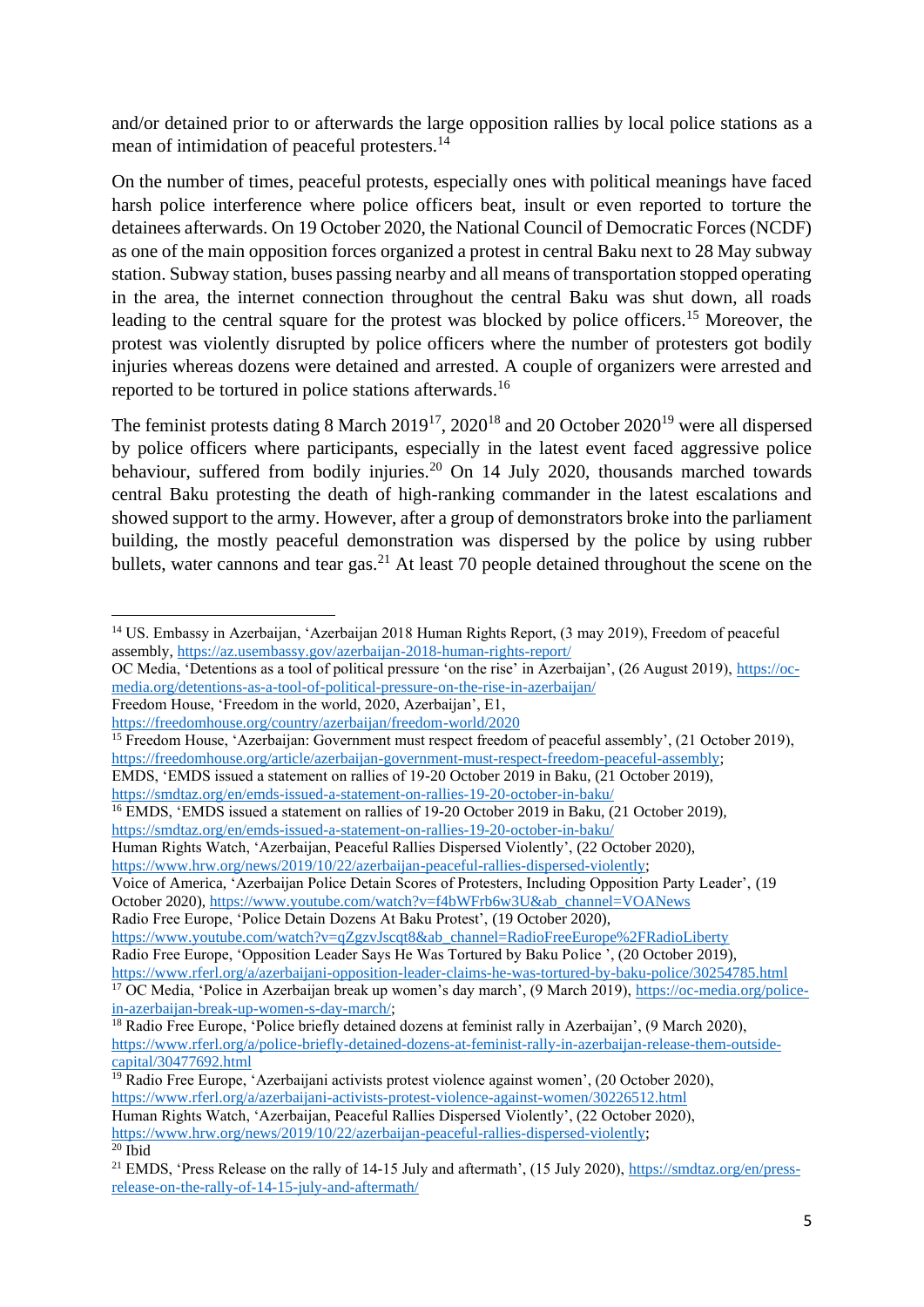night of demonstration alone while detentions continued afterwards and 70 people, mostly opposition members and activists were arrested and charged with trumped-up administrative and criminal charges for the event. $^{22}$ 

Human rights lawyers, especially those take part in politically sensitive cases in Azerbaijan often suffer from retaliatory moves from the authorities, including the Bar Association wherein several cases disciplinary measures are initiated to intimidate and render the work of lawyers for time-being impossible.<sup>23</sup> This issue is better covered 'Joint report of Lawyers for Lawyers and The Law Society of England and Wales' in their midterm report submission to the UPR process regarding the implementation level of recommendations Azerbaijan received and supported in UPR  $2018.<sup>24</sup>$ 

### Improvements

Since the 2018 UPR processes, Azerbaijan has made few amendments in the NGO legislation.<sup>25</sup> Accordingly, the opportunity is created for NGOs to submit necessary documentation online which eases the process of reporting. However, regardless the mean of reporting, the unchanged reporting requirement per se remains burdensome and changes into law fails to have substantive value since it does not dismiss the power of relevant authorities to decide on the receival of the grant in the light of ongoing issues and recommendations.

On another initiative, government representatives have met with heads of reportedly more than 200 NGOs online and discussed several matters throughout 2020. While rarely happening dialogue opportunities between the state and civil society organizations are appreciated, the meetings lacked clear mandate concerning the improvements in the NGO legislation and situation of work of NGOs and the benefits from the meetings as specific improvement are yet to be delivered.

On the other hand, there have been no amendments made into the law of the Republic of Azerbaijan on freedom of peaceful assembly or any no national action plan accordingly since 2018. Overall, no legislative or administrative steps have been taken to implement the recommendations given and supported during the UPR 2018 review processes.

[https://www.ohchr.org/Documents/HRBodies/UPR/NGOsMidTermReports/MidTermReview\\_UPR\\_AZERBAI](https://www.ohchr.org/Documents/HRBodies/UPR/NGOsMidTermReports/MidTermReview_UPR_AZERBAIJAN_Law_Society.pdf) [JAN\\_Law\\_Society.pdf](https://www.ohchr.org/Documents/HRBodies/UPR/NGOsMidTermReports/MidTermReview_UPR_AZERBAIJAN_Law_Society.pdf)

Joint Statement, para.22

HRW, 'Azerbaijan: relentless crackdown on opposition', (19 August 2020),

<https://www.hrw.org/news/2020/08/19/azerbaijan-relentless-crackdown-opposition>

AzeriWatchDog, 'Number of people detained in relation with support for Karabakh rally increased to 69 LIST, [https://gozetci.az/az/the-number-of-people-detained-in-relation-with-support-for-karabakh-rally-increased-to-](https://gozetci.az/az/the-number-of-people-detained-in-relation-with-support-for-karabakh-rally-increased-to-69-list/)[69-list/](https://gozetci.az/az/the-number-of-people-detained-in-relation-with-support-for-karabakh-rally-increased-to-69-list/)

 $\overline{^{22}}$  Ibid

<sup>&</sup>lt;sup>23</sup> Human Rights House Foundation, Azerbaijani Bar Association must halt reprisals against Human Rights Lawyers', (8 December 2019), [https://humanrightshouse.org/letters-of-concern/azerbaijani-bar-association](https://humanrightshouse.org/letters-of-concern/azerbaijani-bar-association-must-halt-reprisals-against-human-rights-lawyers/)[must-halt-reprisals-against-human-rights-lawyers/](https://humanrightshouse.org/letters-of-concern/azerbaijani-bar-association-must-halt-reprisals-against-human-rights-lawyers/)

<sup>24</sup> Lawyers for Lawyers (L4L) and The Law Society of England and Wales, 'Azerbaijan: Mid-term Report - Review of the implementation of recommendations with respect to the rule of law and the role of lawyers accepted by Azerbaijan during the UPR in 2018, (2020),

 $\frac{25 \text{ E-qanun.} \text{a} \cdot \text{Changes}}{25 \text{ E-qanun.} \text{a} \cdot \text{Changes}}$  into the law of Republic of Azerbaijan on the NGOs',  $\frac{\text{http://e-}}{\text{http://e-}}$ [qanun.az/framework/45662](http://e-qanun.az/framework/45662) [Available only in Azerbaijani];

E-qanun.az, 'Changes into the law of Republic of Azerbaijan on the grants', [http://e-qanun.az/framework/45625,](http://e-qanun.az/framework/45625) [Available only in Azerbaijani];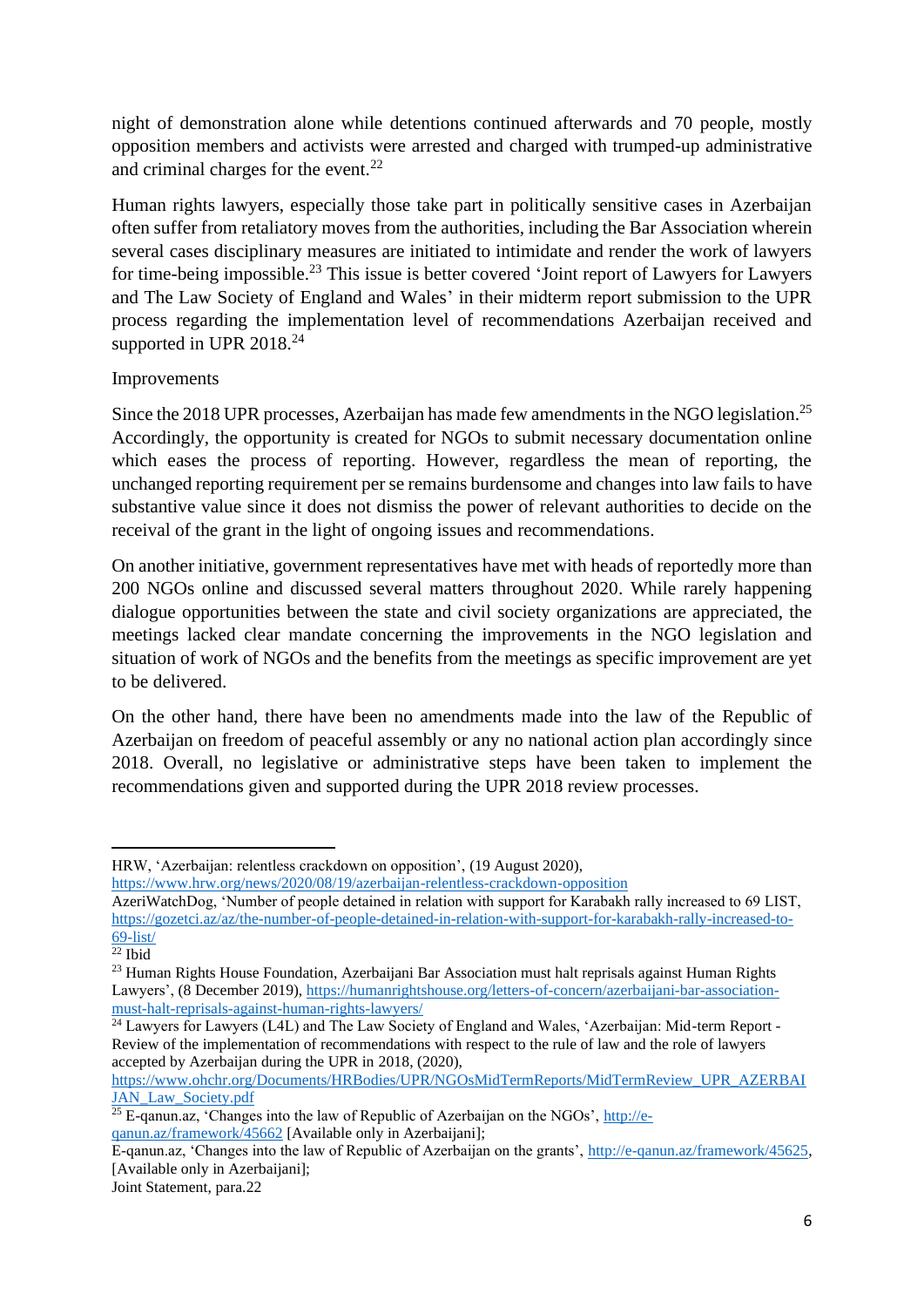i. Right to participate in public affairs

### Recommendations:

During the UPR 2018, Azerbaijan received and supported 1 recommendation regarding the right to participate in the public affairs calling for adopting measures to improve the level of enjoyment of the rights of citizens to take part in political life:

*140.87 In line with the Human Rights Committee, take specific measures for the exercise of political participation in the plural and competitive elections (Costa Rica)*

Implementation level:

According to the general comment 25 of the Human Rights Committee, rights of citizens to participate in public affairs of the country entitles beneficiaries, without any discrimination, among others, to participate in free and fairly held elections without fear or intimidation.<sup>26</sup>

Since UPR 2018, Azerbaijan held two elections. 23 December 2019 Municipal Elections and 9 February 2020 early Parliamentary Elections were held under conditions where the right to public affairs and other supporting rights were repeatedly restricted.

Domestic election observation NGO EMDS statistics-based observation missions to both elections and produced preliminary and final reports accordingly. Moreover, the OSCE Office for Democratic Institutions and Human Rights also observed the Parliamentary Elections in Azerbaijan. Both reports highlight the troubling patterns regarding the right to participate in public affairs.

Both elections were held in an atmosphere where restrictive laws and politically discriminative pattern of persecutions rendered the of civil society organizations and opposition political parties unable to function properly and reach out to the public to effectively disseminate their messages.<sup>27</sup> Opposition candidates and coalitions suffered from discriminatory and illegal barriers in all stages of the elections, usually accompanied by prolonged registration issues, groundless rejections in the nomination processes, undue restrictions on propaganda efforts and intimidation from workplaces or local executive authorities to withdraw candidacies.<sup>28</sup>

Election days in both elections were accompanied by series of serious violations, such as ballot stuffing, multiple voting, group voting, intimidation and harassment of representatives and observers of opposition forces and independent candidates and so on which effectively

<https://www.equalrightstrust.org/ertdocumentbank/general%20comment%2025.pdf>

 $^{26}$  Human Rights Committee, 'General Comment No. 25: The right to participate in public affairs, voting rights and the right of equal access to public service, (12 July 1996), para.11-13

<sup>&</sup>lt;sup>27</sup> OSCE ODIHR, 'Election Observation Mission Final Report on Azerbaijan, Early Parliamentary Elections 9 February 2020', (17 July 2020), Executive Summary, [https://www.osce.org/files/f/documents/7/e/457585\\_0.pdf](https://www.osce.org/files/f/documents/7/e/457585_0.pdf) (OSCE Final)

EMDS, 'Final Report of the Election Monitoring and Democracy Studies Center (EMDS) on the results of monitoring of the 9 February 2020 Early Parliamentary Elections in Azerbaijan, (22 June 2020), Executive Summary, [https://smdtaz.org/wp-content/uploads/2020/09/EMDS\\_FR\\_220620.pdf](https://smdtaz.org/wp-content/uploads/2020/09/EMDS_FR_220620.pdf)

<sup>(</sup>EMDS Final)

EMDS, 'Preliminary Statement of the Election Monitoring and Democracy Studies Center (EMDS) on the results of the monitoring of 23 December 2019 Municipal Elections in Azerbaijan, (24 December 2019), Executive Summary, [https://smdtaz.org/en/emds-issued-the-preliminary-report-on-the-23-december-municipal](https://smdtaz.org/en/emds-issued-the-preliminary-report-on-the-23-december-municipal-elections-in-azerbaijan/)[elections-in-azerbaijan/](https://smdtaz.org/en/emds-issued-the-preliminary-report-on-the-23-december-municipal-elections-in-azerbaijan/)

<sup>28</sup> EMDS Final, pages 9-16;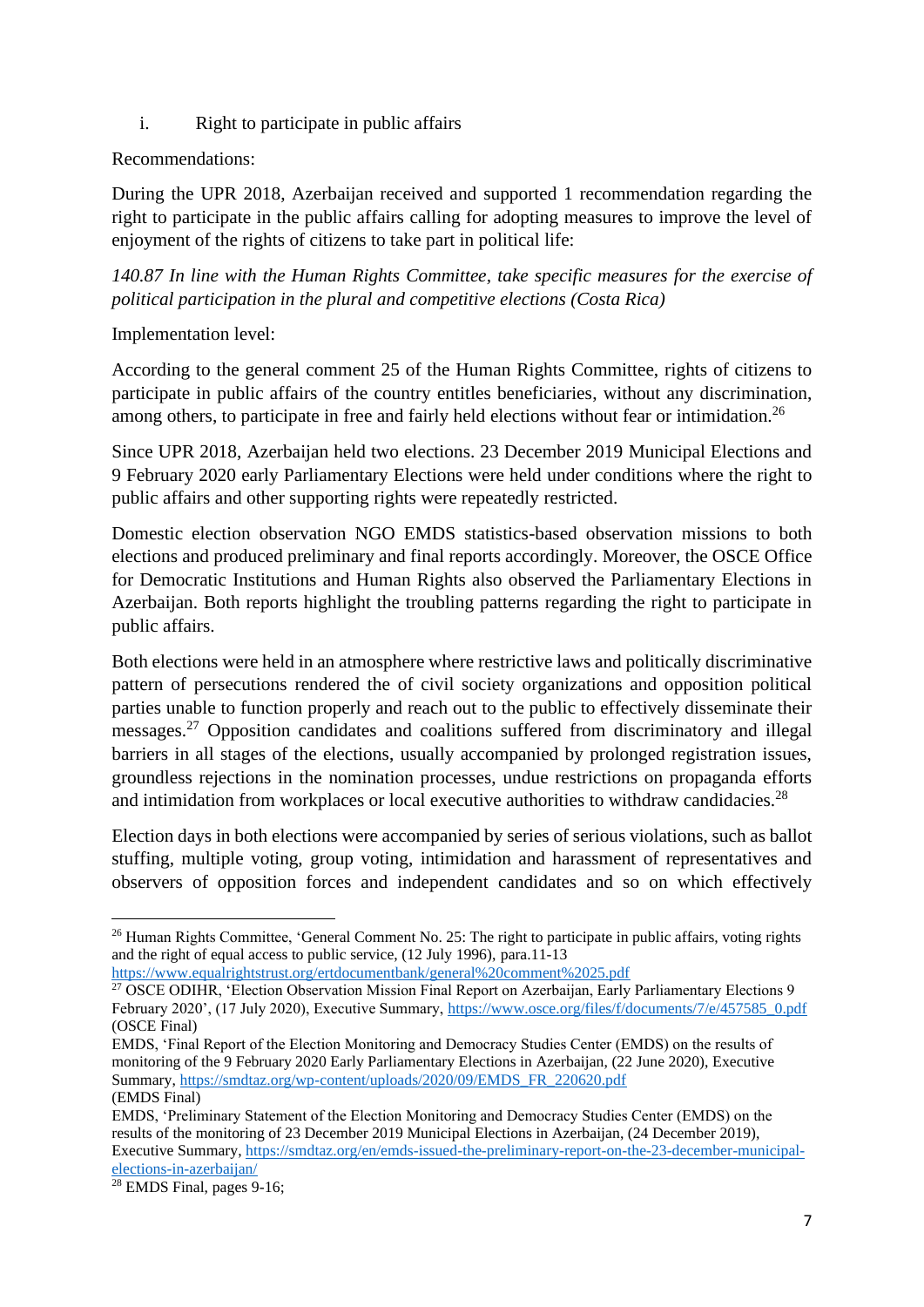damaged the integrity of elections.<sup>29</sup> Local courts in charge of reviewing election complaints granted 0 cases in total in Parliamentary Elections and either rejected and solved the issue in favour of authorities in all cases.<sup>30</sup>

Moreover, right to participate in the public affairs strives under conditions where all supporting rights and freedoms to it such as freedom of expression, freedom of peaceful assembly and association among others are effectively upheld by States.<sup>31</sup> During the election periods in both elections, freedom of expression and press was under dire conditions in Azerbaijan. Journalists constantly faced pressure from authorities for their professional work whereas local independent media outlets continued to suffer from blockage of access to their websites.<sup>32</sup> International stakeholders alongside domestic right defenders repeatedly pointed out the systemic problems in the protection of freedom of expression in Azerbaijan, including during the time of elections.

Following the elections that are reported to be marred with traditional irregularities and E-day violations, citizens, observers and candidates organized post-election protests on 11, 16 and 21 February in front of the Central Election Committee and demanded the investigation of irregularities and new elections. However, all three protests were disrupted by police officers where dozens of activists were beaten, detained and removed from the scene where the number of participants, including Rabiyya Mammadova got bodily injuries as a result.<sup>33</sup> Moreover, authorities used politically motivated persecutions after the elections as a tool to punish the active participants of elections and post-election protests where opposition candidate Ruslan Izzatli, activist Fuad Ismayilov and others became victims of retaliatory move in following months.<sup>34</sup> Such tactics to intimidate citizens for taking an active part in the public affairs are in the breach of the international principles.<sup>35</sup>

#### Improvements

There have been neither administrative nor legislative measures by Azerbaijan, especially to the Election Code, regarding the improvement of the level of enjoyment of the right to participate in public affairs. Azerbaijan has been repeatedly called by and both domestic and international election observation organizations to amend the Election Code among others to be in line with its obligations before the international law, however to no avail.<sup>36</sup> Recommendations are given by

<sup>29</sup> EMDS Final, pages 19-22; OSCE Final, pages. 23-5

<sup>30</sup> EMDS Final, pages 28-9;

<sup>&</sup>lt;sup>31</sup> HRC, 'General Comment No. 25: The right to participate in public affairs, voting rights and the right of equal access to public service, (12 July 1996), para.8, 25

<https://www.equalrightstrust.org/ertdocumentbank/general%20comment%2025.pdf>

<sup>32</sup> EMDS Final, pages 5-6; OSCE Final, pages. 16-8;

<sup>33</sup> EMDS Final, 30-31; OSCE Final, pages. 26-7;

Eurasianet, 'Azerbaijani police violently break up post-election protest, (12 February 2020), <https://eurasianet.org/azerbaijani-police-violently-break-up-post-election-protest>

Council of Europe, 'Commissioner concerned about disproportionate interference with the right to freedom of peaceful assembly in Azerbaijan'[, https://www.coe.int/en/web/commissioner/-/commissioner-concerned-about](https://www.coe.int/en/web/commissioner/-/commissioner-concerned-about-disproportionate-interference-with-the-right-to-freedom-of-peaceful-assembly-in-azerbaijan)[disproportionate-interference-with-the-right-to-freedom-of-peaceful-assembly-in-azerbaijan](https://www.coe.int/en/web/commissioner/-/commissioner-concerned-about-disproportionate-interference-with-the-right-to-freedom-of-peaceful-assembly-in-azerbaijan)  $\frac{1}{34}$  EMDS Final, pages. 30-31;

<sup>&</sup>lt;sup>35</sup> Human Rights Committee, 'General Comment No. 25: The right to participate in public affairs, voting rights and the right of equal access to public service, (12 July 1996), para.11-13

<https://www.equalrightstrust.org/ertdocumentbank/general%20comment%2025.pdf>

<sup>36</sup> EMDS Final, pages 7-8, 32; OSCE Final, pages. 1, 27-8,